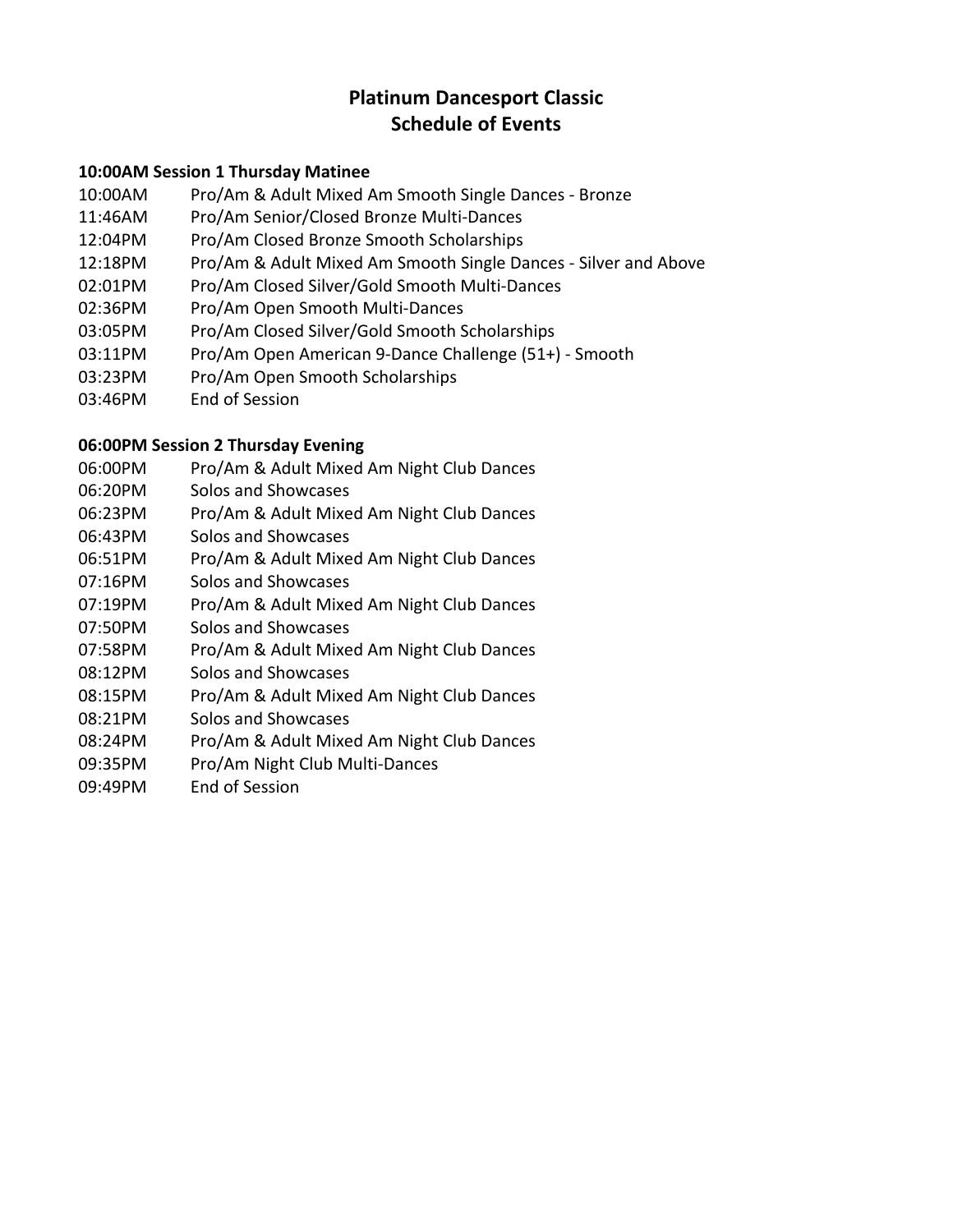# **Platinum Dancesport Classic Schedule of Events**

### **08:30AM Session 3 Friday Matinee**

- 08:30AM Pro/Am & Adult Mixed Am Rhythm Single Dances ‐ Bronze
- 10:18AM Pro/Am Senior/Closed Bronze Rhythm Multi‐Dances
- 10:32AM Pro/Am Closed Bronze Rhythm Scholarships
- 10:46AM Pro/Am & Adult Mixed Am Rhythm Single Dances ‐ Silver and Above
- 12:43PM Pro/Am Closed Silver/Gold Multi‐Dances
- 01:05PM Pro/Am Senior/Closed Bronze Rhythm Multi‐Dances
- 01:22PM Pro/Am Open Rhythm Multi‐Dances
- 01:22PM Pro/Am Open American 9‐Dance Challenge (51+) ‐ Rhythm
- 01:30PM Pro/Am Closed Silver/Gold Rhythm Scholarships
- 01:36PM Pro/Am Open Rhythm Scholarships
- 02:03PM Pro/Am & Adult Mixed Am Ballroom Single Dances ‐ Bronze and Silver
- 03:17PM Pro/Am Senior/Closed Bronze Ballroom Multi‐Dances
- 03:17PM Pro/Am Closed Silver Ballroom Multi‐Dances
- 03:40PM Pro/Am Senior/Closed Bronze Scholarships
- 03:40PM Pro/Am Closed Silver Scholarships
- 04:01PM Pro/Am & Adult Mixed Am Ballroom Single Dances ‐ Gold and Open
- 04:43PM International Ballroom Challenge
- 04:51PM Pro/Am Open International 10‐Dance Challenge (51+) ‐ Ballroom
- 04:51PM Pro/Am Closed Silver/Gold Ballroom Scholarships
- 05:03PM Amateur International Ballroom Multi‐Dances
- 05:53PM Fordney Ballroom Dance‐Off
- 05:53PM End of Session

#### **08:00PM Session 4 Friday Evening**

- 08:00PM Pro/Am Senior Open Ballroom Multi‐Dances
- 08:09PM Pro/Am Open Ballroom Multi‐Dances
- 08:36PM Pro/Am Open Ballroom Scholarships
- 09:04PM Amateur International Ballroom Scholarships
- 09:12PM Professional Rising Star Rhythm
- 09:27PM Professional Rising Star Ballroom
- 09:54PM Amateur International Ballroom Scholarships
- 10:02PM Professional Rising Star Latin
- 10:12PM Professional Rising Star Smooth
- 10:44PM End of Session